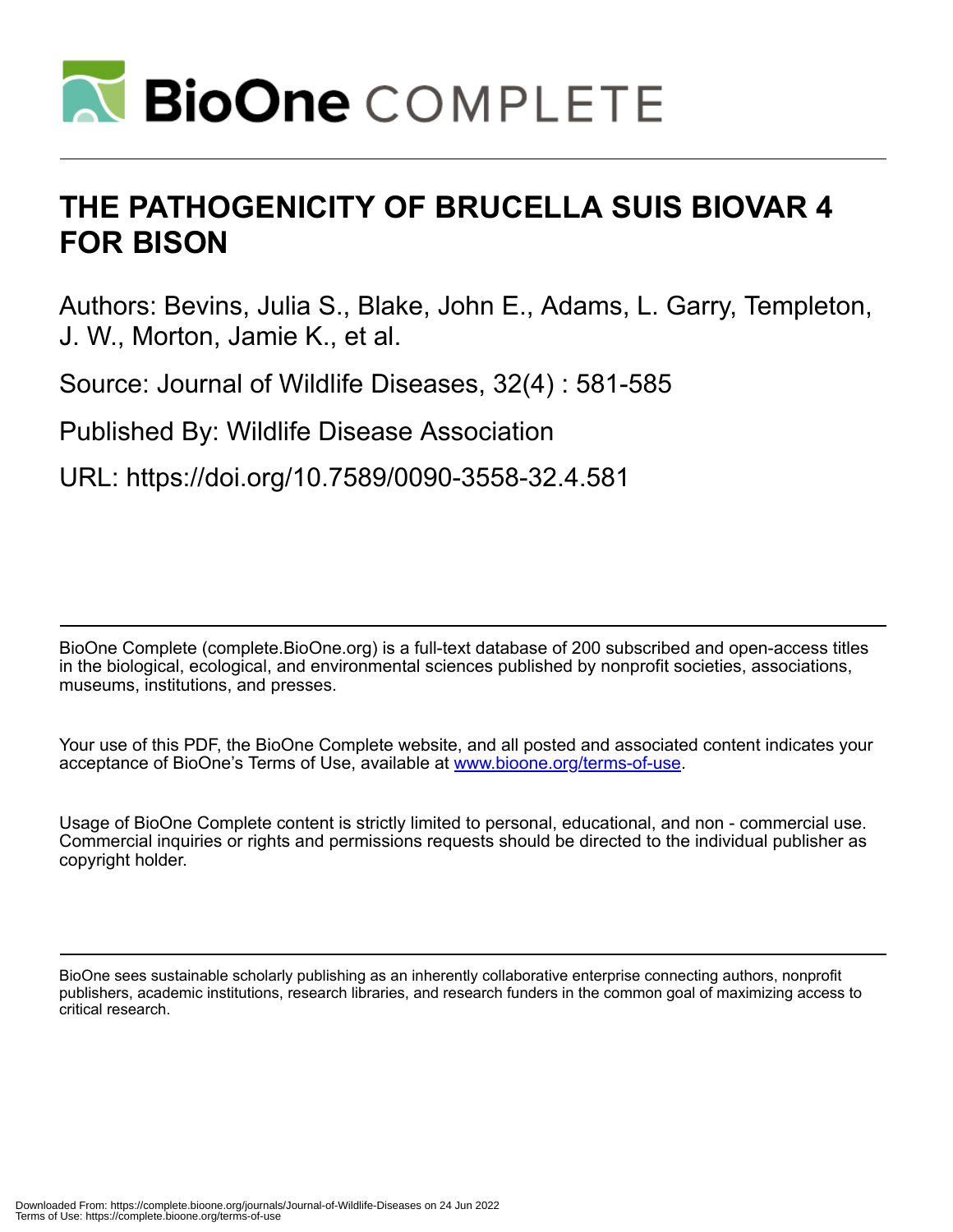# **THE PATHOGENICITY OF BRUCELLA SUIS BIOVAR 4 FOR BISON**

**Julia S. Bevins,1 John E. Blake,1 L. Garry Adams,2 J. W. Templeton,2 Jamie K. Morton3 and Donald S. Davis2**

Institute of Arctic Biology, University of Alaska Fairbanks, Fairbanks, Alaska, 99775, USA

<sup>2</sup> Department of Veterinary Pathobiology, College of Veterinary Medicine, Texas A&M University,

Green Valley Veterinary Services, 1483 Green Valley Road, Watsonville, California, 95076, USA

ABSTRACT: The pathogenicity of *Brucella suis* biovar 4 for bison *(Bison bison)* **was evaluated** by inoculation of  $2.1 \times 10^7$  colony forming units (CFU) in 0.1 ml saline into the conjunctival sac of six pregnant cows. Six pregnant bison were inoculated with 1.27 *X* 10' CFU of *Brucella abortus* strain 2308 **as a positive control. Bison were** inoculated on 23 **January** 1992, and observed until **calving or abortion after** which they **were** euthanized, and necropsied. Bacteriological and histological examinations were conducted on lymph nodes, reproductive tract, mammary gland, and internal organs. Terminal serum samples from calves and cows were evaluated by card, rivanol **precipitation,** standard tube agglutination, cold complement fixation tube, indirect bison conjugated **enzyme** linked immunosorbent assay (EUISA), competitive ELISA, and particle-concentration fluorescence immunoassay. No clinical signs of brucellosis were seen in bison inoculated with *B. suis* biovar 4, and infection was found only in lymph nodes of two animals. There was **no evidence of metastasis of** this **organism to** the mammary gland or the reproductive tract. There **were no** detectable levels of antibodies to *Brucella* spp. in terminal blood samples taken from *B. suis* **biovar** 4-challenged bison. *Brucella abortus* **was** isolated **from several tissues in** all control bison. All *B.* abortus-challenged animals developed uterine infection and five developed mam mary gland infection. Reproductive disease resulted in abortions in five *B. abortus-challenged* bison and neonatal death in the remaining calf. *Brucella suis* biovar 4 does not appear to be pathogenic for bison.

*Key words: Brncella suis* biovar 4, brucellosis, bison, *Bison bison,* pathogenesis.

#### **INTRODUCTION**

Brucellosis in reindeer and caribou *(Ran gfer* spp.) is caused by *Brucella suis* biovar 4; in these animals, the disease causes late-term abortion in females, and the birth of weak calves that have a poor survival rate (Davidov, 1961). Additional symptoms commonly seen are arthritis and bursitis with associated lameness and testicular infection (Golosov and Zabrodin, 1959). Bruce!losis is enzootic in most herds of reindeer and caribou located in Alaskan arctic regions and coastal areas (Meyer, 1966). Prevalences of brucellosis range from less than 1% to 30% or more in some herds (Dieterich, 1981).

*Brucella suis* biovar 4 has been isolated from a wild muskox *(Ovibos moschatus* moschatus) with bursitis (Gates et al., 1984). One moose *(Alces alces)* experimentally infected developed a generalized infection (Dieterich et al., 1991). *Brucella suis* biovar 4 can be experimentally transmitted to cattle via contact with infected reindeer (Forbes and Tessaro, 1993). Little is known about the pathogenicity of *B. suis* biovar 4 for ruminants other than cattle and reindeer. Interest in intensive game farming of reindeer near Delta Junction, Alaska (USA), has raised concerns about introduction of *B. sins* biovar 4 into a free ranging bison herd present in that area.

Bison *(Bison bison)* are susceptible to infection with *Brucella abortus,* the species of *Brucella* which usually infects cattle (Davis et a!., 1990). *Brucella abortus* can cause abortion or the birth of weak calves in bison. The organism has been maintained in herds of bison independent of contact with infected cattle (Tessaro, 1986).

In response to the public concern over the perceived threat of brucellosis to the Delta Junction bison herd in Interior Alaska, we evaluated the pathogenicity of *B. sins* biovar 4 infection in bison. Our objective was to determine whether bison could be infected with *B. suis* 4, and if so,

College Station, Texas, 77843-4467, USA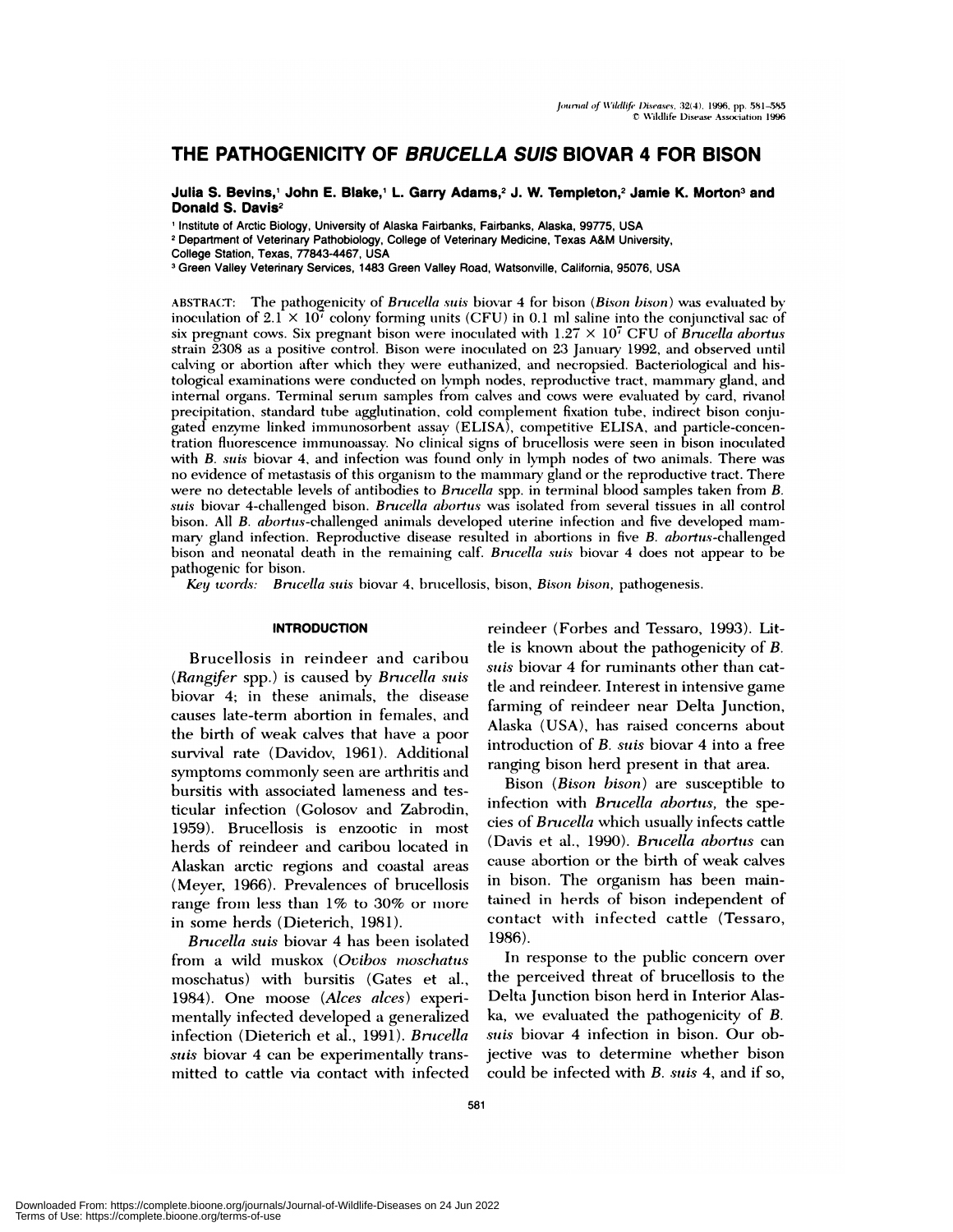if they would be adversely affected or would transmit the bacteria to other bison.

#### **MATERIALS AND METHODS**

Twelve second trimester pregnant bison were obtained from a privately owned brucellosis-free herd located near Gillette, Wyoming (USA) (43°40' to 43°41N, 105°28' to 105°29'W). All bison were seronegative for brucellosis by card test (Alton et al., 1975) and had not been vaccinated with *B. abortus* strain 19. These bison were shipped via truck to the *Brucella* spp. research facility at the Texas Veterinary Medical Park, Texas A&M University (College Station, Texas, USA). All bison were given hay and water ad lihitum and fed a balanced ration at 2 to 3% of body weight (TAMU Mix Number 1; Producer's Cooperative Association, College Station, Texas). Experimental protocols for the studies were approved by an independent cam pus-wide animal welfare committee.

Six bison were moved into an animal facility that met published Bio Safety Level 3 requirements (Richardson and Barkley, 1988). Bison were housed in individual pens within this fa cility. These animals were challenged on 23 January 1992 with  $2.1 \times 10^7$  colony forming units (CFU) *B. suis* biovar 4 in a 0.1 nil physiological saline suspension placed in the conjunctival sac. The *B. suis* biovar 4 culture was originally isolated from the carpus of a reindeer shot near Nome, Alaska in 1977 and had been passed once through lemmings (Lemmus sibir*icus)* to assure virulence. This culture and challenge protocol had been employed successfully in similar challenge experiments in reindeer at the University of Alaska, Fairbanks, Alaska (Dieterich et al., 1981). Two lemmings and a guinea iig *(Cavia porcellu.s)* were inoculated with the challenge suspension, as an additional virulence check. The remaining six pregnant bi son were challenged with  $1.27 \times 10^7$  CFU of *B. abortus* strain 2308 as positive controls. These positive control bison remained in out door biocontainment pens at the *Brucella* spp. research facility.

All bison were observed until the time of abortion or calving, after which they were thanized with an overdose of 19.5 g pentobarbital sodium and 2.5 g phenvtoin sodium (Beuthanasia-D, Shering-Plough Animal Health Corp. Phoenix, Arizona, USA) and necropsied from 21 February to 14 May 1992. Samples taken at the time of necropsy included blood for serology and 49 tissues for bacterial culture. These tissues included: right and left atlantal, axillary, internal iliac, mandibular, parotid, popliteal, prefemoral, prescapular, renal, supramammary, and suprapharangeal lymph nodes; samples of hepatic, mediastinal and mesenteric lymph nodes; tissue samples and milk swabs from each mammary gland quarter; and sampies of kidney, liver, lungs, both adrenal glands, spleen, tonsil, both uterine horns, vagina, and cervix. Tissues from *B. suis* biovar 4-challenged bison were frozen at  $-70$  C and later thawed and inoculated onto trypticase soy agar (Baltimore Biological Laboratories, Cockeysville, Maryland, USA) and a more selective media containing per **liter:** 25g tryptose broth (Difco Laboratories, Detroit, Michigan, USA), 20 g agar (Bacto agar, Difco Laboratories), 0.15 ml Tergitol 7 (Sigma Chemical Co., St. Louis, Mis souri, USA), 25 ml Tween 40 (Sigma Chemical Co.), 1.4 ing ethyl violet (Sigma Chemical Co.), 1.44 g sodium lauryl sulfate (Sigma Chemical Co.), 1 vial of CNV (Cholistin sulfate, 7,500 mcg, nystatin, 12,500 units, vancomycin, 3,000 mcg, Difco Laboratories) and 500 mg of cycloheximide (Actidione, Sigma Chemical Co.) Tis sues from *B. abortus-challenged* bison were frozen at  $-70$  C and later thawed and plated on Farrell's restrictive media (Farrell, 1974). Fetuses were necropsied within 12 hr of abortion. Healthy calves were bled, euthanized, and necropsied at the time of adult necropsy. Tis sues taken for bacterial culture from calves and fetuses included liver, kidney, spleen, lung, abomasal and rectal swabs, and mediastinal lymph son between the time of challenge and necropsy because of the risk of inducing stress-related abortions.

Serum samples from calves and cows were evaluated by card (Aiton et al., 1975), rivanol precipitation (Alton et a!., 1975), standard tube agglutination (Alton et al., 1975), cold complement fixation tube (Alton et al., 1975), indirect bison conjugated enzyme linked i bent assay (ELISA) (Davis et al., 1990), com petitive ELISA (Adams and Mia, 1992), and particle concentration fluorescence immunoassay (PCFIA) (Reynolds, 1987). Minimum criteria for diagnostically positive reactions for bi son on these tests are listed in Animal and Plant Health Inspection Service (1992).

#### **RESULTS**

Two of the bison infected with *B. suis* biovar 4 aborted, but in neither case was this attributable to brucellosis. One bison aborted 3 wk post-challenge; no pathogens were isolated from the fetus. Actinomyces *pyogenes* was isolated from the fetus and uterus of the second bison that aborted, 2 mo post-challenge. All fetal tissues tamed this pathogen. Both bison *cows* also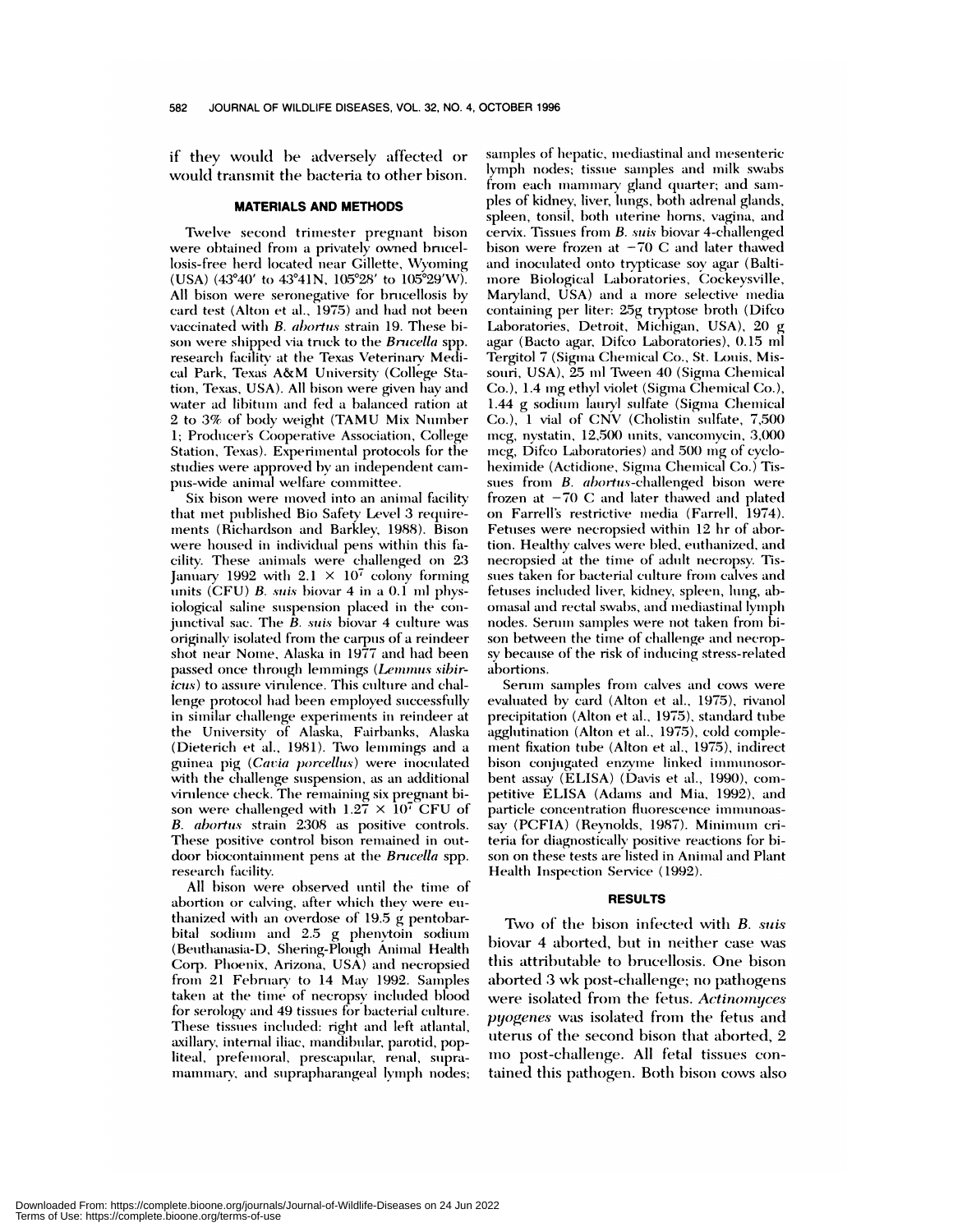|                 | Indirect ELISA <sup>a</sup> |               |                           |             |                                |                  |  |
|-----------------|-----------------------------|---------------|---------------------------|-------------|--------------------------------|------------------|--|
|                 | <b>B.</b> abortus           | $B.$ suis $4$ | <b>PCFIA</b> <sup>b</sup> |             | Competitive ELISA <sup>c</sup> |                  |  |
|                 | $(n = 6)$                   | $(n = 6)$     | <b>B.</b> abortus         | B. suis 4   | <b>B.</b> abortus              | <b>B.</b> suis 4 |  |
| Pre-inoculation | $0.194 \pm$                 | $0.280 \pm$   | $0.601 \pm$               | $0.604 \pm$ | $4.58 \pm 4.98$                | $7.22 \pm 1.76$  |  |
|                 | 0.068 <sup>d</sup>          | 0.123         | 0.000                     | 0.008       |                                |                  |  |
| Terminal        | $0.975 \pm$                 | $0.217 \pm$   | $0.152 \pm$               | $0.601 \pm$ | $71.65 \pm 23.02$              | $6.24 \pm 2.30$  |  |
|                 | 0.233                       | 0.167         | 0.046                     | 0.000       |                                |                  |  |
| Calf            | 0.428e                      | $0.125 \pm$   | 0.64                      | $0.601 \pm$ | 2.72                           | $4.14 \pm 0.98$  |  |
|                 |                             | $0.111^{f}$   |                           | 0.000       |                                |                  |  |

**TABLE 1.** Pre-inoculation and terminal serology in bison challenged with *Brucella ahortus* and *Brncella suis* I)iovar 4.

*a* Positive results are  $>1.000$  optical density (OD) units.

 $<sup>b</sup>$  Particle concentration fluorescence immunoassay. Positive results are <0.25 channel counts.</sup>

 $\textdegree$  Competitive **ELISA**. Positive results are  $\textdegree$ 70% inhibition. Bison are considered suspect at  $\textdegree$ 240% inhibition.

Mean *±* standard deviation.

 $\frac{e}{n} = 1.$ 

 $n = 4$ .

were infected with *B. suis* biovar 4, which was isolated from a mandibular lymph node of the first cow and from both man dibular lymph nodes, a parotid lymph node and a popliteal lymph node of the second cow. There was no evidence of *Brucella* spp. infection in the reproductive tracts or mammary glands. The four re maining bison challenged with *B. suis* biovar 4 bore healthy calves at term, approximately 4 mo post-challenge. These four cows and their calves were negative for brucellosis when cultured. No signs of brucellosis were observed in any of the bi son challenged with *B. suis* biovar 4.

A!! six bison challenged with *B. suis* biovar 4 were seronegative by all tests at the time of necropsy, including card, **ri**vano! precipitation, standard tube agglutination and cold complement fixation tests. Results for Indirect ELISA, PCFIA and competitive ELISA are given in Table 1. Similarly, all surviving calves were sero negative by all tests at the time of necropsy (Table 1).

By comparison, five of six bison cha! lenged with *B. ahortus* aborted 33 days to 50 days post-challenge, and one bore a weak calf that died shortly after birth. Four of these bison had retained placentas  $\geq$ 24 hr following parturition. Vaginal swabs taken from each animal shortly after calving or abortion yielded cultures of *B.*

*abortus.* Cultures were also obtained from all eight tissues sampled in the calf and fetuses (Table 2). Cultures were obtained from the uterus of all six cows and from the mammary glands of five of these animals (Table 2). Many tissues in each of the bison challenged contained *B. abortus* (Table 2). All bison infected with *B. ahortus* developed antibodies to the disease and were strongly positive on more than one serologic test (Table 1).

## **DISCUSSION**

Based on a sample size of six animals, *B. suis* biovar 4, at a dose of  $2 \times 10^7$  CFU, was not pathogenic for bison. Although bi son may become infected with *B. suis* biovar 4, these preliminary results are evidence that the infection was sub-clinical, with infection localized in regional or peripheral lymph nodes. In the one bison which aborted, lack of any significant pathogens in the fetus and uterus was evidence that this abortion was stress-related. There was no evidence of metastasis of *B. suis* 4 to the mammary gland or the reproductive tract in any of the experimentally infected bison, and therefore, it is unlikely that *B. suis* biovar 4 would be shed by these animals.

The experimental dose of *B. suis* biovar 4 should have been a sufficient challenge dose. A dose of  $1.4 \times 10^3$  CFU *B. abortus*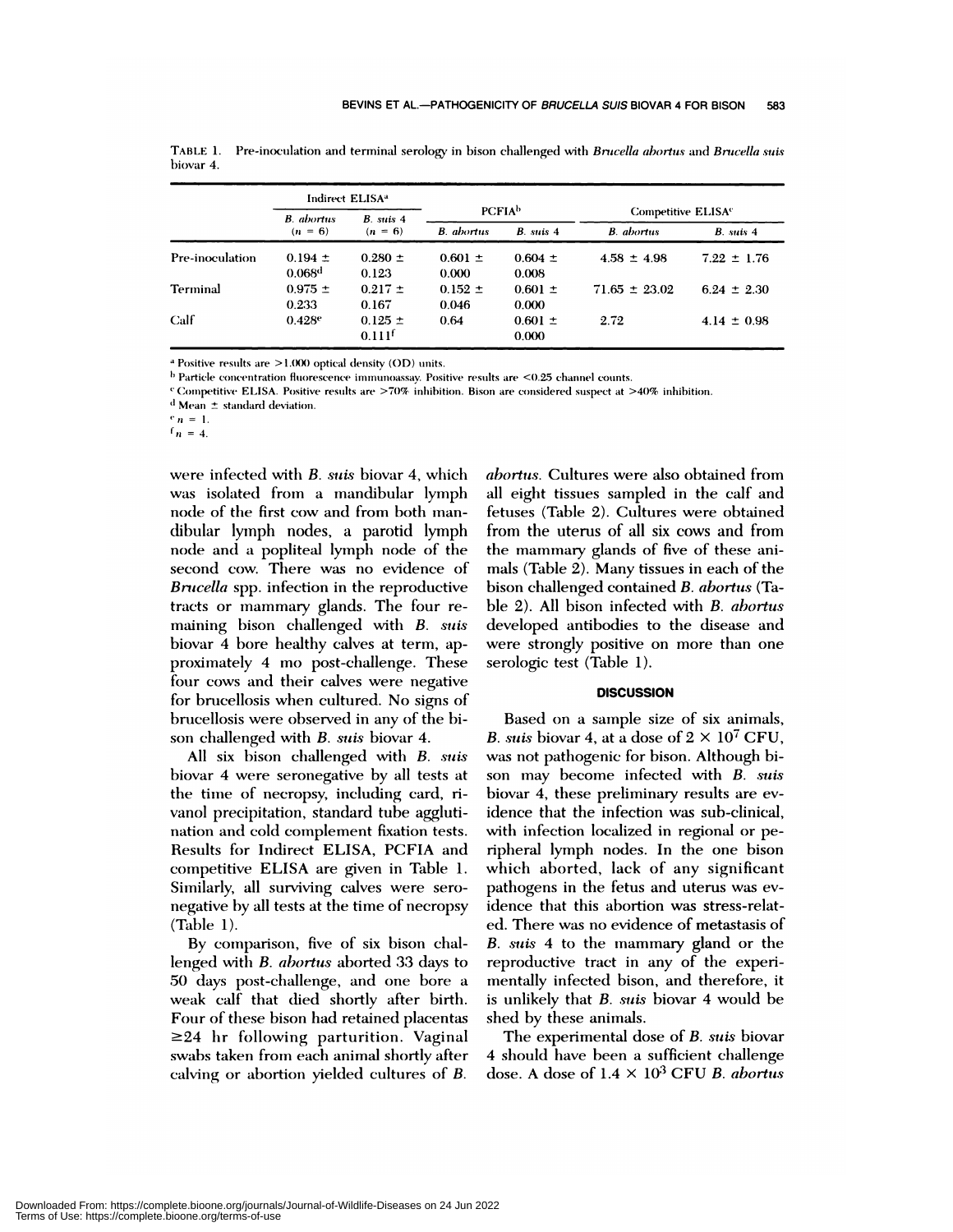#### 584 JOURNAL OF WILDLIFE DISEASES, VOL. 32, NO. 4, OCTOBER 1996

|                                           | Animal |      |      |      |      |      |  |  |  |
|-------------------------------------------|--------|------|------|------|------|------|--|--|--|
| Tissues and organs                        | 808    | 810  | 812  | 816  | 817  | 819  |  |  |  |
| Head lymph nodes <sup>a</sup>             | 3/8    | 8/8  | 6/8  | 5/8  | 4/8  | 5/8  |  |  |  |
| Organ lymph nodes <sup>b</sup>            | 0/6    | 3/6  | 3/6  | 4/6  | 2/6  | 0/6  |  |  |  |
| Other peripheral lymph nodes <sup>c</sup> | 4/10   | 9/10 | 8/10 | 8/10 | 4/10 | 4/10 |  |  |  |
| Supramammary lymph nodes                  | 2/2    | 2/2  | 2/2  | 2/2  | 1/2  | 2/2  |  |  |  |
| Mammary gland and swabs <sup>d</sup>      | 2/8    | 5/8  | 2/8  | 0/8  | 5/8  | 1/8  |  |  |  |
| Reproductive organse                      | 1/4    | 2/4  | 1/4  | 1/4  | 1/4  | 1/4  |  |  |  |
| Other organs <sup>f</sup>                 | 0/4    | 3/4  | 1/4  | 0/4  | 0/4  | 0/4  |  |  |  |
| Tonsil                                    | 1/1    | 1/1  | 0/1  | 0/1  | 1/1  | 0/1  |  |  |  |
| Adrenal glands                            | 0/2    | 0/2  | 0/2  | 0/2  | 0/2  | 0/2  |  |  |  |
| Calf or fetal tissues <sup>g</sup>        | 4/8    | 8/8  | 8/8  | 2/8  | 7/8  | 8/8  |  |  |  |

TABLE 2. Tissues from which *Brucella* spp. was isolated in bison challenged with *B. ahortus.*

Right and left atlantal. mandibular. parotid. and suprapharvngeal lymph nodes.

<sup>b</sup> Bronchial, hepatic, mediastinal, mesenteric, and right and left adrenal lymph nodes.

Right and left axillarv. prescapular. prefemoral. popliteal. and internal iliac lymph nodes.

Tissue from each mammary quarter with corresponding swabs.

Right and left uterine horns, cervix, and vagina.

<sup>f</sup> Liver, lung, spleen, and kidney.

g Calf (808) or fetal (all others) liver, lung, spleen, kidney, abomasum, abomasal swab, rectal swab, and mediastinal lymph node.

is sufficient to infect a cow (McEwen et al., 1939). Tests of vaccine efficacy other species have used 106 or i07 CFU of *Brucella* spp. as challenge doses (Plommet, 1990). If bison were susceptible to naturally-occurring *B. suis* biovar 4 infection, the challenge of  $10^7$  CFU should have been sufficient to produce infection.

If these results of an experimenta! *B. suis* biovar 4 infection in six bison reflected the susceptibility of the species, and if *B. suis* biovar 4 was not shed by infected animals, then it is possible to extrapolate and state that *B. suis* biovar 4 is unlikely to be maintained in a bison herd independent of another source of infection. This is clearly unlike *B. abortus* infection in bison. *Bracella abortus* causes both reproductive dis ease and mammary gland infections in bison, and the disease has been maintained in populations of wild bison in North America independent of contact with infected cattle (Tessaro, 1986; Meagher, 1973).

The bison in this study were not tested for *Brucella* spp.-specific antibody production between the time of challenge and the time of necropsy. It is possible that bison challenged with *B. suis* biovar 4 developed

temporary antibody responses which were not detected by our experimental protocol. If indeed these were produced, they are probably of little diagnostic significance. Antibodies are usually produced in detectable quantities for several months or more in response to active *Brucella* spp. infections in other species. The lack of detectable levels of *Brucella* spp.-specific antibodies at the time of necropsy in *B. suis* biovar 4 -challenged bison is evidence of reduced immunoreactivity to this organism in this species. Elevated antibody responses in wild bison are unlikely to be detected in yearly samplings, particularly if animals are sampled in the fall at hunting season.

Although the *B. suis* biovar 4 organism did not appear to be pathogenic for bison, we are recommending that precautions be taken when reindeer are shipped from the Seward Peninsula to Alaska's interior. Such precautions include adequate fencing for separation of bison and reindeer and quarantine and testing of shipped reindeer (Stahmann, 1991).

In summary, based on the experimental results from six bison, *B. suis* biovar 4 causes only sub-clinical infections in bison.